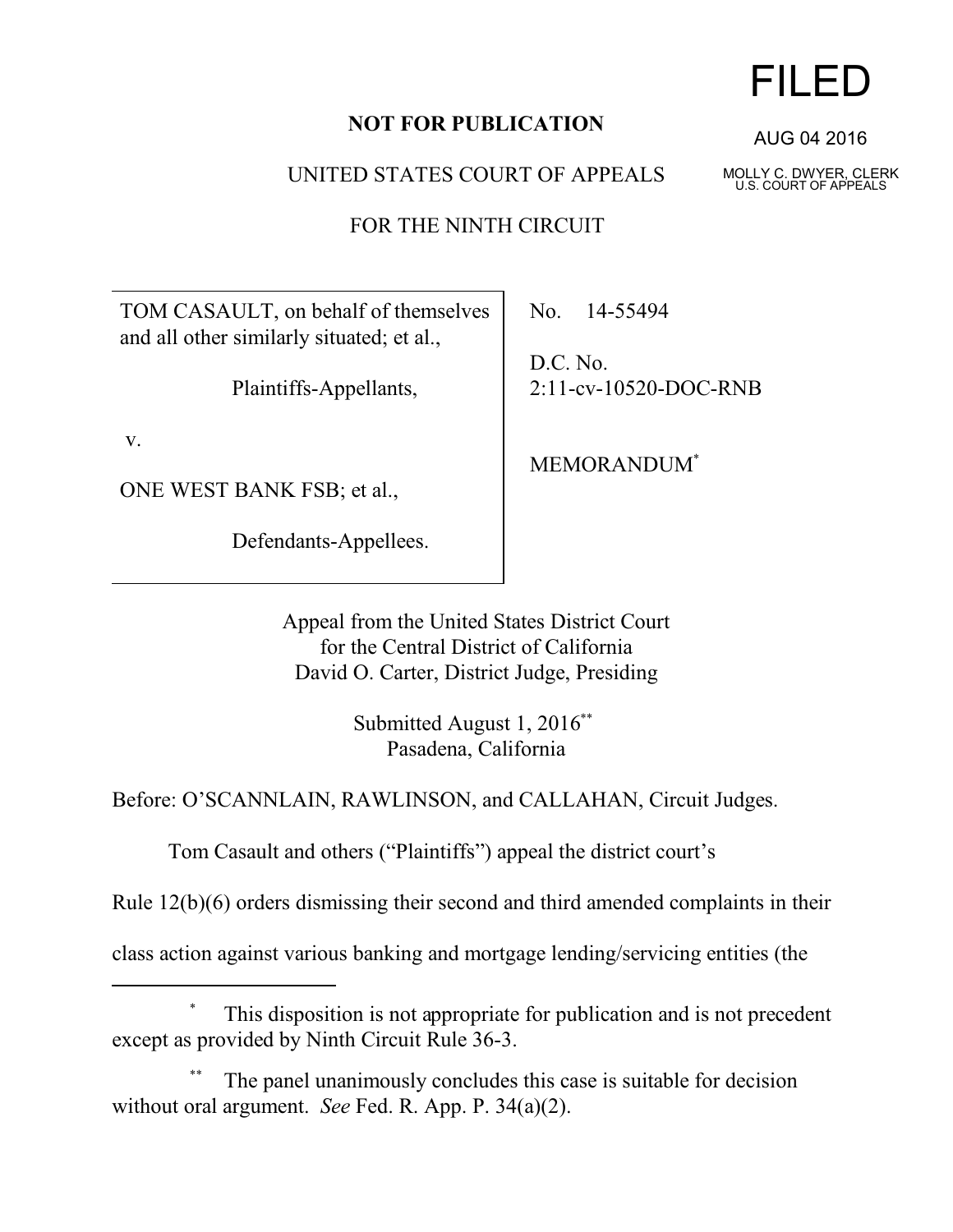"Servicer Defendants") and institutional trustees (the "Trustee Defendants"). Specifically, they appeal the dismissal of two causes of action: fraud, as the term is defined in California Civil Code § 3294, and improper foreclosure, arising under California Commercial Code  $\S 3602$ .<sup>1</sup> We have jurisdiction under 28 U.S.C. § 1291 and review de novo, accepting all well-pleaded allegations as true. *Lloyd v. CVB Fin. Corp.*, 811 F.3d 1200, 1205 (9th Cir. 2016). We affirm.

1. Plaintiffs fail to allege a fraud claim against the Servicer Defendants. A plaintiff must sufficiently plead justifiable reliance as part of stating a claim for fraud. *City Sols., Inc. v. Clear Channel Commc'ns*, 365 F.3d 835, 840 (9th Cir. 2004); *Lazar v. Superior Court*, 12 Cal. 4th 631, 638 (1996). Here, Plaintiffs claim that they detrimentally relied on (1) misrepresentations contained in offers of loan modification assistance advertised by these defendants on their websites or communicated through the mail, and (2) the actions of these defendants after commencement of the loan modification process.

With respect to the initial offers, it was not reasonable for Plaintiffs to rely on the offers because they contained no promise or guarantee of a loan modification. With respect to the Servicer Defendants' conduct during the

<sup>&</sup>lt;sup>1</sup> Plaintiffs do not appeal the district court's dismissal of the remaining causes of action.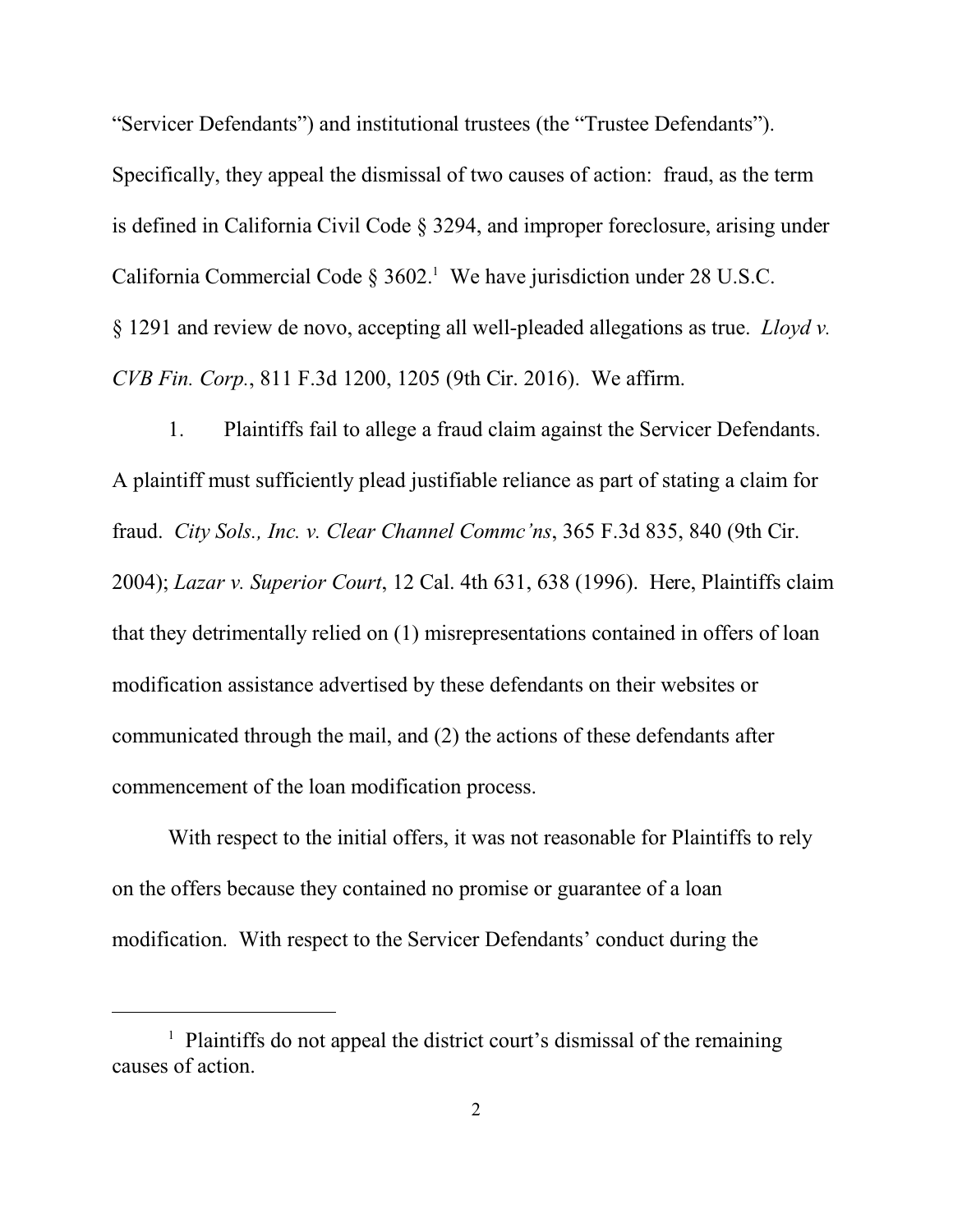modification process, Plaintiffs do not provide a single allegation that the foreclosures they suffered were due to justifiable reliance on an actionable misrepresentation or omission and not due to their own failure to pay their mortgages.

2. Plaintiffs fail to allege a cause of action for improper foreclosure against the Trustee Defendants. Under California law, "an instrument is paid to the extent payment is made by or on behalf of a party obliged to pay the instrument." Cal. Com. Code  $\S 3602(a)(1)$ . Plaintiffs claim that the Trustee Defendants foreclosed on their properties in violation of this provision because the Servicer Defendants made "advance" payments to the Trustee Defendants "on their behalf" when they were delinquent on their loan payments, thus absolving them of default. It is contended that by making these payments, the Servicers "took over" Plaintiffs' mortgage obligations.

Even if we accept as true that the Servicers made advances when Plaintiffs were delinquent on their loan payments, the conclusion that these advances constituted a "taking over" of their loan obligations is not plausible in light of the various agreements referenced in the complaints. The mortgage promissory notes define "default" as failure to pay the full amount of each monthly payment on the date it is due, and the trust agreements and pooling and servicing agreements